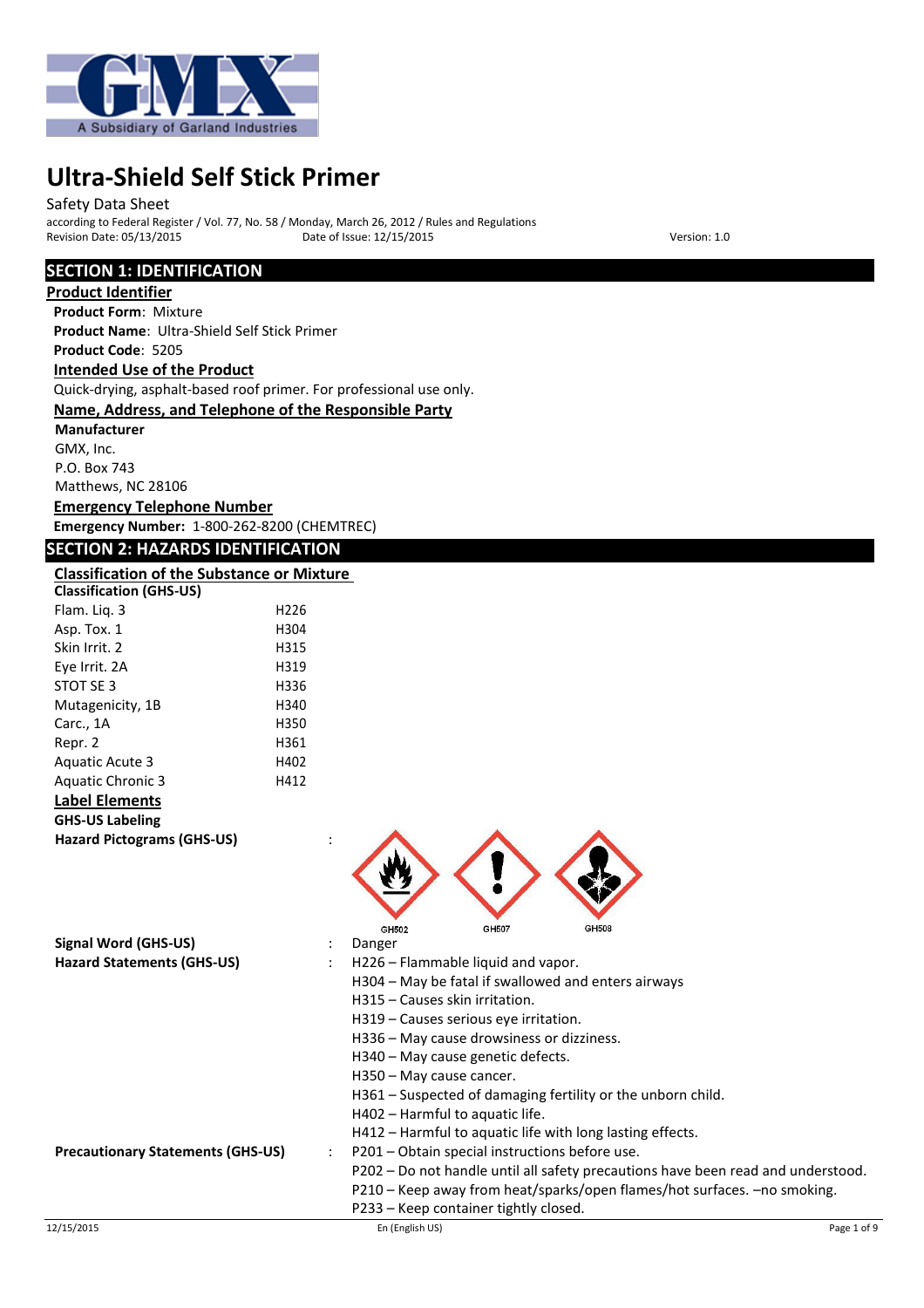Safety Data Sheet

According to Federal Register/Vol. 77, No. 58/Monday, March 26, 2012/Rules and Regulations<br>
Revision Date: 05/13/2015 Revision Date: 05/13/2015

| Date of Issue: 12/15/2015                                                         |
|-----------------------------------------------------------------------------------|
| P240 – Ground/bond container and receiving equipment.                             |
| P241 - Use explosion-proof electrical/ventilating/lighting equipment.             |
| P242 - Use only non-sparking tools.                                               |
| P243 - Take precautionary measures against static discharge.                      |
| P264 - Wash hands, forearms, and other exposed areas thoroughly after handling.   |
| P271 - Use only outdoors or in a well-ventilated area.                            |
| P273 - Avoid release to the environment.                                          |
| P280 - Wear protective gloves/protective clothing/eye protection/face protection. |
| P312 - Call a doctor, a POISON CENTER if you feel unwell.                         |
| P301+P310 - IF SWALLOWED: Immediately call a POISON CENTER or                     |
| doctor/physician.                                                                 |
| P302+P352 - If on skin: Wash with plenty of water.                                |
| P303+P361+P353 - IF ON SKIN (or hair): Remove/Take off immediately all            |
| contaminated clothing. Rinse skin with water/shower.                              |
| P305+P351+P338 - IF IN EYES: Rinse cautiously with water for several minutes.     |
| Remove contact lenses, if present and easy to do. Continue rinsing.               |
| P308+P313 - If exposed or concerned: Get medical advice/attention.                |
| P331 - Do NOT induce vomiting.                                                    |
| P337+P313 - If eye irritation persists: Get medical advice/attention.             |
| P370+P378 - In case of fire: use appropriate media to extinguish.                 |
| P391 - Collect spillage.                                                          |
| P403+P235 - Store in a well-ventilated place. Keep cool.                          |
| P405 - Store locked up.                                                           |
| P501 - Dispose of contents/container according to local, regional, national, and  |
| international regulations.                                                        |

# **Other Hazards**

**Other Hazards Not Contributing to the Classification:** Exposure may aggravate those with pre-existing eye, skin, or respiratory conditions.

**Unknown Acute Toxicity (GHS-US)**

No data available

# **SECTION 3: COMPOSITION/INFORMATION ON INGREDIENTS**

|  | Mixture |  |  |
|--|---------|--|--|
|  |         |  |  |

| <b>Name</b>                       | <b>Product identifier</b> | % (w/w) | <b>Classification (GHS-US)</b> |
|-----------------------------------|---------------------------|---------|--------------------------------|
| Petroleum Asphalt                 | (CAS No) 8052-42-4        | 30-60   | Flam. Liq. 2, H225             |
|                                   |                           |         | Eye Irrit. 2A, H319            |
|                                   |                           |         | Carc. 2, H351                  |
| Petroleum Naphtha, light aromatic | (CAS No) 64742-95-6       |         | Flam. Liq. 1, H224             |
|                                   |                           |         | Skin Irrit. 2, H315            |
|                                   |                           |         | Muta 1B, H340                  |
|                                   |                           |         | Carc. 1B, H350                 |
|                                   |                           |         | Repr. 2, H361                  |
|                                   |                           |         | STOT SE 3, H336                |
|                                   |                           |         | Asp. Tox. 1, H304              |
|                                   |                           |         | Aquatic Acute 2, H401          |
|                                   |                           |         | Aquatic Chronic 2, H411        |
| Hydrocarbon Resin                 | (CAS No) 68478-07-9       |         | Flam. Liq. 1, H224             |
|                                   |                           |         | Skin irrit. 2, H315            |
|                                   |                           |         | Muta. 1B, H340                 |
|                                   |                           |         | Carc. 1B, H350                 |
|                                   |                           |         | Repr. 2, H361                  |
|                                   |                           |         | STOT SE 3, H336                |
| 1,3,5-Trimethylbenzene            | (CAS No) 108-67-8         |         | Flam. Liq. 3, H226             |
|                                   |                           |         | Acute Tox. 4, H334             |
|                                   |                           |         | Skin Irrit. 2, H315            |
|                                   |                           |         | Eye Irrit. 2, H319             |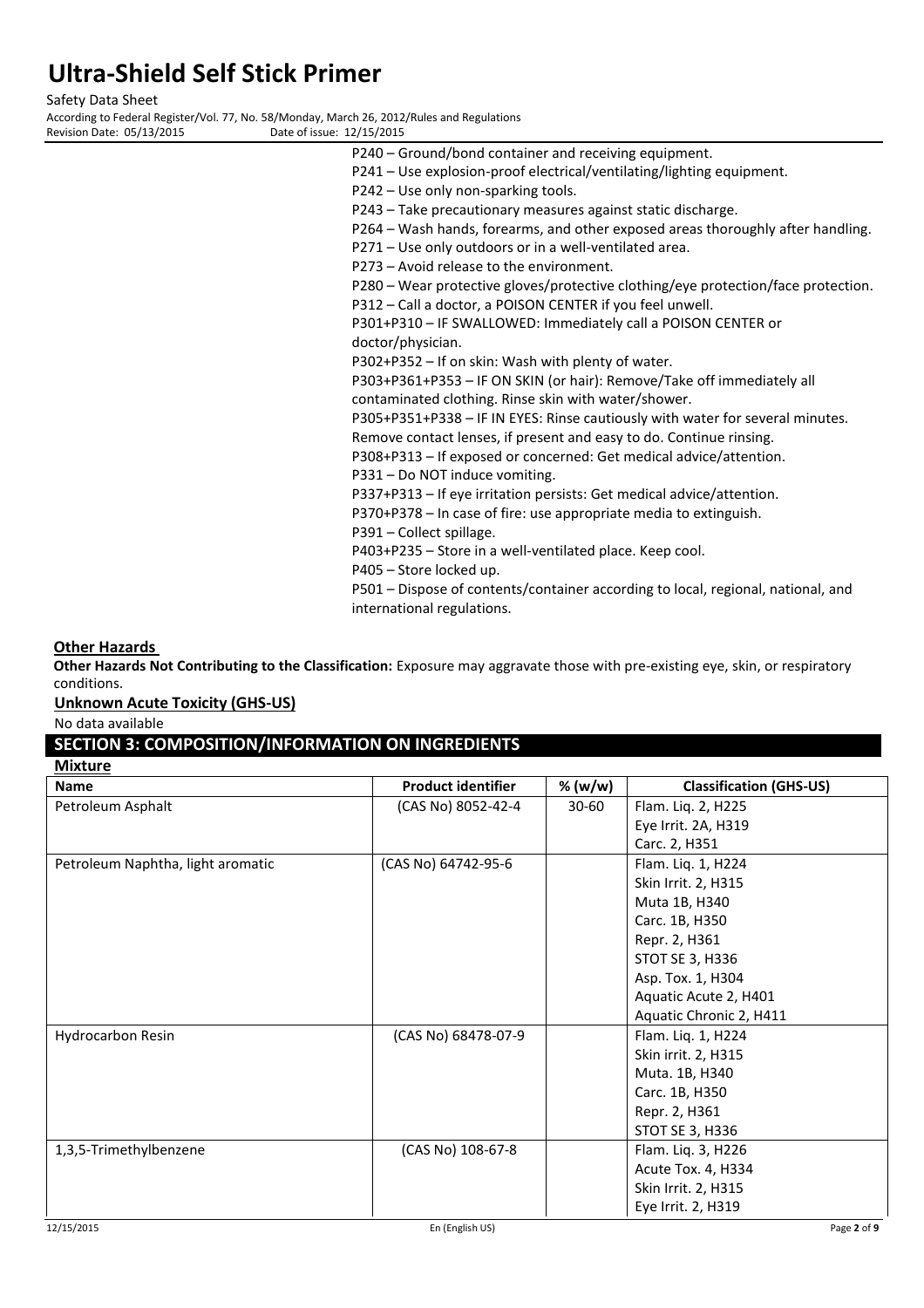Safety Data Sheet

According to Federal Register/Vol. 77, No. 58/Monday, March 26, 2012/Rules and Regulations Revision Date:  $05/13/2015$ 

|                    | STOT SE 3, H335                        |
|--------------------|----------------------------------------|
|                    | Aquatic Chronic 2, H411                |
| (CAS No) 7783-06-4 | Flam. Gas 1, H220                      |
|                    | Liquefied gas, H280                    |
|                    | Acute Tox. 2 (Inhalation: gas), H330   |
|                    | Eye Irrit. 2A, H319                    |
|                    | STOT SE 3, H335                        |
|                    | Aquatic Acute 1, H400                  |
| (CAS No) 95-63-6   | Flam. Liq. 3, H226                     |
|                    | Acute Tox. 4 (Inhalation: Vapor), H332 |
|                    | Skin Irrit. 2, H315                    |
|                    | Eye Irrit. 2A, H319                    |
|                    | Carc. 2, H351                          |
|                    | <b>STOT SE 3, H335</b>                 |
|                    | Asp. Tox. 1, H304                      |
|                    | Aquatic Acute 2, H401                  |
|                    | Aquatic Chronic 2, H411                |
|                    |                                        |

Full text of H-Phrases: See Section 16

# **SECTION 4: FIRST AID MEASURES**

# **Description of First Aid Measures**

**First-aid Measures General**: Never give anything by mouth to an unconscious person. If you feel unwell, seek medical advice (show the label where possible). If exposed or concerned: Get medical advice/attention.

**First-aid Measures After Inhalation**: When symptoms occur: go into open air and ventilate suspected area. If exposed or concerned: Get medical advice/attention.

**First-aid Measures After Skin Contact**: Immediately flush skin with plenty of water. Remove contaminated clothing. Get medical attention immediately. Wash clothing separately before reuse.

**First-aid Measures After Eye Contact**: Immediately flush eyes with plenty of tempered water (at least 15-20 minutes) lifting upper and lower eye lids occasionally. Get immediate medical attention.

**First-aid Measures After Ingestion**: Rinse mouth. Do NOT induce vomiting. IF SWALLOWED: Immediately call a POISON CENTER or doctor/physician.

### **Most Important Symptoms and Effects, Both Acute and Delayed**

**General:** May be fatal if swallowed and enters airways. Causes serious eye irritation. Causes skin irritation.

**Symptoms/Injuries After Inhalation:** May cause cancer by inhalation.

**Symptoms/Injuries After Skin Contact:** May cause skin irritation.

**Symptoms/Injuries After Eye Contact:** Causes eye irritation.

**Symptoms/Injuries After Ingestion:** May be fatal if swallowed and enters airways.

**Chronic Symptoms:** May cause genetic defects. May cause cancer.

# **Indication of Any Immediate Medical Attention and Special Treatment Needed**

If medical advice is needed, have product container or label at hand.

# **SECTION 5: FIRE-FIGHTING MEASURES**

### **Extinguishing Media**

**Suitable Extinguishing Media:** Use extinguishing media appropriate for surrounding fire.

**Unsuitable Extinguishing Media:** Do not use water jet. Use of heavy stream of water may spread fire.

### **Special Hazards Arising From the Substance or Mixture**

**Fire Hazard:** Flammable liquid and vapor.

**Explosion Hazard:** May form flammable/explosive vapor-air mixture.

**Reactivity:** Hazardous reactions will not occur under normal conditions.

### **Advice for Firefighters**

**Firefighting Instructions:** Exercise caution when fighting any chemical fire.

**Protection During Firefighting:** Do not enter fire area without proper protective equipment, including respiratory protection. **Hazardous Combustion Products:** Carbon dioxide, carbon monoxide, smoke, fumes, unburned hydrocarbons and oxides of sulfur and/or nitrogen. Hydrogen sulfide and other sulfur-containing gases can evolve from this product particularly at elevated temperatures. Corrosive vapors.

### **Reference to Other Sections**

Refer to section 9 for flammability properties.

# **SECTION 6: ACCIDENTAL RELEASE MEASURES**

**Personal Precautions, Protective Equipment and Emergency Procedures**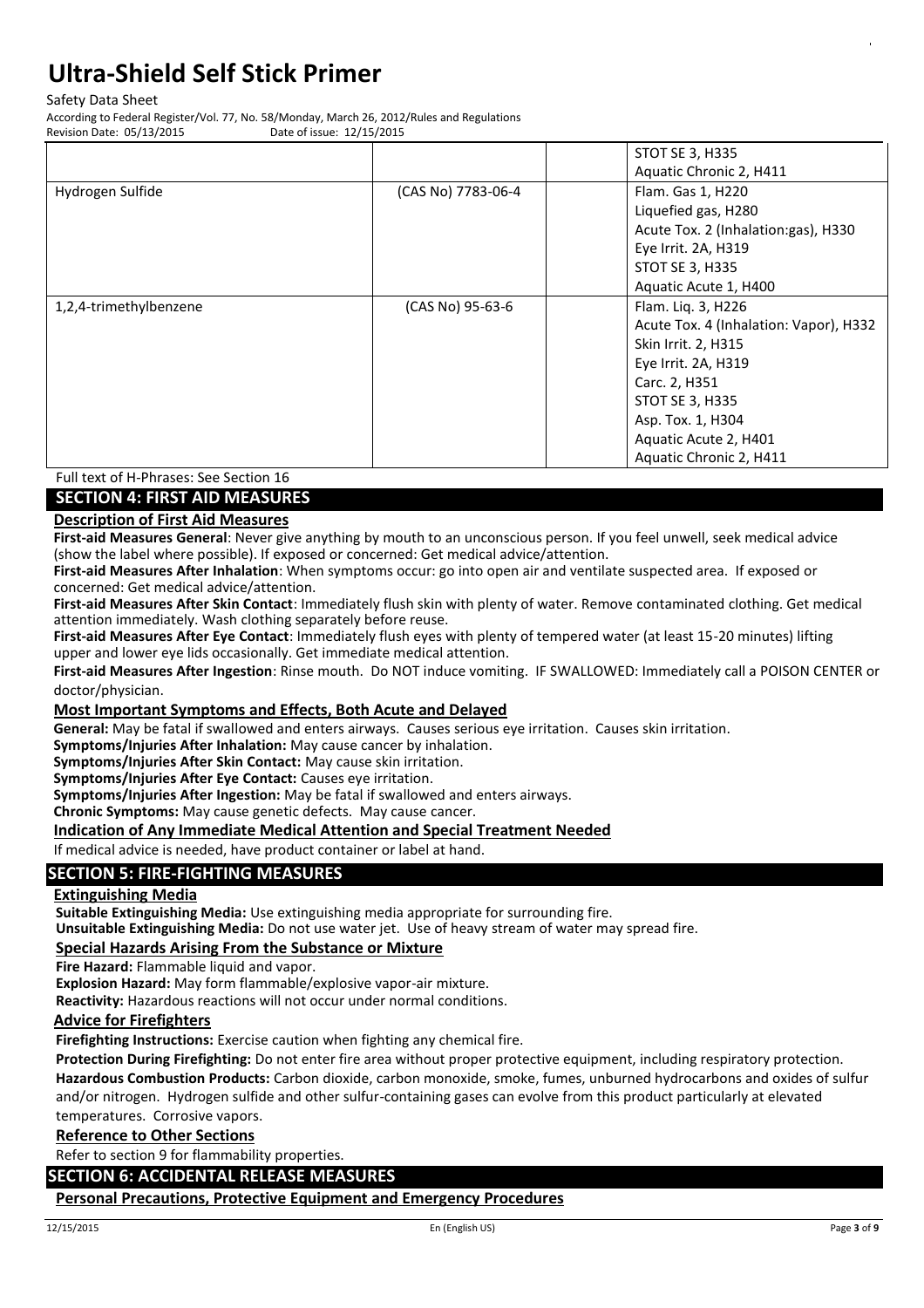#### Safety Data Sheet

According to Federal Register/Vol. 77, No. 58/Monday, March 26, 2012/Rules and Regulations Revision Date:  $05/13/2015$ 

**General Measures**: Use special care to avoid static electric charges. Keep away from heat/sparks/open flames/hot surfaces. No smoking. Avoid breathing vapor, mist, spray. Use only outdoors or in a well-ventilated area. Handle in accordance with good industrial hygiene and safety practice.

### **For Non-emergency Personnel**

**Protective Equipment:** Use appropriate personal protection equipment (PPE).

**Emergency Procedures:** Evacuate unnecessary personnel.

## **For Emergency Responders**

**Protective Equipment:** Equip cleanup crew with proper protection. Use proper PPE.

**Emergency Procedures:** Ventilate area. Evacuate unnecessary personnel. Eliminate ignition sources. Stop leak if safe to do so.

Prevent entry to sewers and public waters.

### **Environmental Precautions**

Prevent further leakage or spillage if safe to do so. Prevent product from entering drains.

### **Methods and Material for Containment and Cleaning Up**

**For Containment:** Absorb and/or contain spill with inert material. Do not take up in combustible material such as: saw dust or cellulosic material.

**Methods for Cleaning Up:** Collect spillage. Clear up spills immediately and dispose of waste safely.

### **Reference to Other Sections**

See heading 8, Exposure Controls and Personal Protection.

# **SECTION 7: HANDLING AND STORAGE**

### **Precautions for Safe Handling**

**Precautions for Safe Handling:** Handle empty containers with care because residual vapors are flammable. Contains Sulfur, may release small amounts of hydrogen sulfide. Hydrogen sulfide is a highly flammable, explosive gas under certain conditions, is a toxic gas, and may be fatal. Gas can accumulate in the headspace of closed containers, use caution when opening sealed containers. Heating the product or containers can cause thermal decomposition of the product and release hydrogen sulfide.

**Hygiene Measures:** Handle in accordance with good industrial hygiene and safety procedures. Wash hands and other exposed areas with mild soap and water before eating, drinking, or smoking and again when leaving work. Contaminated work clothing should not be allowed out of the workplace.

# **Conditions for Safe Storage, Including Any Incompatibilities**

**Technical Measures:** Proper grounding procedures to avoid static electricity should be followed. Ground/bond container and receiving equipment. Use explosion-proof electrical, lighting, ventilating equipment.

**Storage Conditions:** Keep in properly labeled containers. Keep tightly closed in a cool dry well-ventilated place. Use explosionproof electrical, lighting, and ventilating equipment.

**Incompatible Materials:** Strong acids, strong bases. Strong oxidizers.

**Storage Area:** Store locked up. Store in a well-ventilated place.

### **Specific End Use(s)**

Liquid Waterproofing Membrane

### **SECTION 8: EXPOSURE CONTROLS/PERSONAL PROTECTION**

#### **Control Parameters**

# **Petroleum Asphalt (8052-42-4)**

| USA ACGIH        | ACGIH TWA (mg/m <sup>3</sup> ) | $0.5 \text{ mg/m}^3$                      |
|------------------|--------------------------------|-------------------------------------------|
| <b>USA NIOSH</b> | NIOSH REL (TWA) $(mg/m3)$      | 5 mg/m <sup><math>\text{m}^3</math></sup> |
| Mexico           | OEL TWA $(mg/m^3)$             | 5 mg/m <sup>3</sup>                       |
| Mexico           | OEL STEL $(mg/m^3)$            | 10 mg/m <sup>3</sup>                      |
| Ontario          | OEL TWA (mg/m <sup>3</sup> )   | $0.5 \text{ mg/m}^3$                      |
|                  |                                |                                           |

| Hydrogen Sulfide (7783-06-4) |                               |                      |
|------------------------------|-------------------------------|----------------------|
| <b>USA ACGIH</b>             | ACGIH TWA (ppm)               | 1 ppm                |
| <b>USA ACGIH</b>             | ACGIH STEL (ppm)              | 5 ppm                |
| <b>USA NIOSH</b>             | NIOSH REL (ceiling) $(mg/m3)$ | 15 mg/m <sup>3</sup> |
| <b>USA NIOSH</b>             | NIOSH REL (ceiling) (ppm)     | 10 ppm               |
| USA OSHA                     | OSHA PEL (ceiling)(ppm)       | 20 ppm               |
| <b>USA IDLH</b>              | US IDLH (ppm)                 | 100 ppm              |
| Mexico                       | OEL TWA (mg/m <sup>3</sup> )  | 14 mg/m <sup>3</sup> |
| Mexico                       | OEL TWA (ppm)                 | 10 ppm               |
| Ontario                      | OEL TWA (ppm)                 | 10 ppm               |
| Ontario                      | OEL STEL (ppm)                | 15 ppm               |
|                              |                               |                      |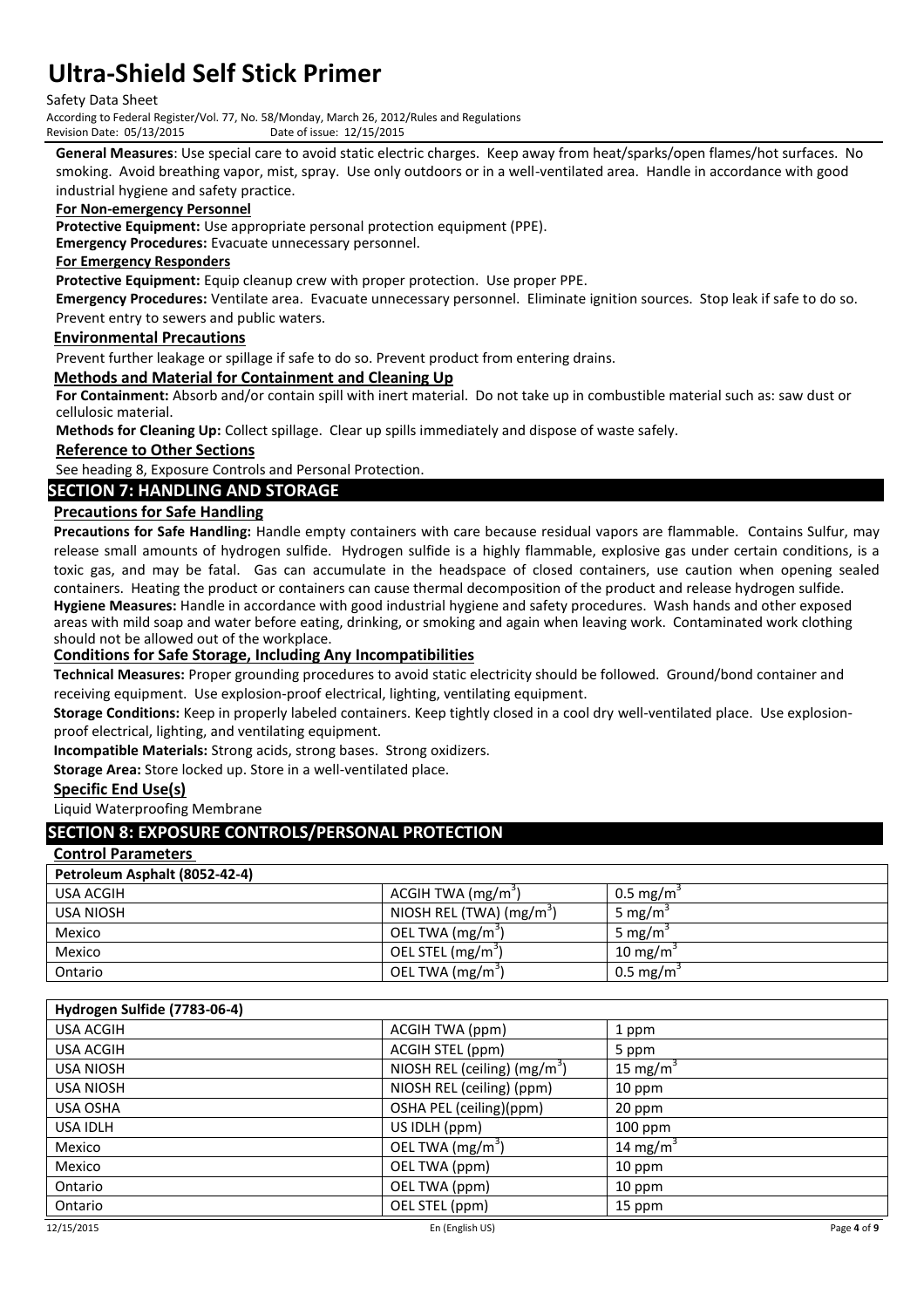Safety Data Sheet

According to Federal Register/Vol. 77, No. 58/Monday, March 26, 2012/Rules and Regulations Date of issue: 12/15/2015

| 1,3,5-trimethylbenzene (108-67-8) |                           |                       |
|-----------------------------------|---------------------------|-----------------------|
| <b>USA NIOSH</b>                  | NIOSH REL (TWA) $(mg/m3)$ | 125 mg/m <sup>3</sup> |
| USA NIOSH                         | NIOSH REL (TWA) (ppm)     | 25 ppm                |
|                                   |                           |                       |
| 1,2,4-trimethylbenzene (95-63-6)  |                           |                       |
| <b>USA NIOSH</b>                  | NIOSH REL (TWA) $(mg/m3)$ | 125 mg/m <sup>3</sup> |
| USA NIOSH                         | NIOSH REL (TWA) (ppm)     | 25 ppm                |

### **Exposure Controls**

**Appropriate Engineering Controls:** Proper grounding procedures to avoid static electricity should be followed. Use explosionproof equipment. Take precautionary measures against static discharges. Ensure all national/local regulations are observed. Gas detectors should be used when flammable gases/vapors may be released.

**Personal Protective Equipment:** Gloves. Protective clothing. Protective goggles. Insufficient ventilation: wear respiratory protection.



**Hand Protection:** Protective gloves.

**Eye Protection:** Chemical goggles or safety glasses.

**Skin and Body Protection:** Wear suitable protective clothing.

**Respiratory Protection:** When manufacturing or handling product in large quantities and vapors or mists may be generated, maintain airborne concentrations below recommended limits. Workplace risk assessments should be completed before specifying and implementing respirator usage. NIOSH approved respirators for protection should be used if respirators are found to be necessary.

**Other Information:** When using, do not eat, drink, or smoke.

| SECTION 9: PHYSICAL AND CHEMICAL PROPERTIES                     |  |                                                                      |
|-----------------------------------------------------------------|--|----------------------------------------------------------------------|
| <b>Information on Basic Physical and Chemical Properties</b>    |  |                                                                      |
| <b>Physical State</b>                                           |  | Liquid                                                               |
| Appearance                                                      |  | <b>Black</b>                                                         |
| Odor                                                            |  | <b>Petroleum Distillates</b>                                         |
| <b>Odor Threshold</b>                                           |  | Not available                                                        |
| рH                                                              |  | Not available                                                        |
| Relative Evaporation Rate (butyl acetate $= 1$ )                |  | Not available                                                        |
| <b>Melting Point</b>                                            |  | Not available                                                        |
| <b>Freezing Point</b>                                           |  | Not available                                                        |
| <b>Boiling Point</b>                                            |  | Not available                                                        |
| <b>Flash Point</b>                                              |  | $100^{\circ}$ F (41°C)                                               |
| <b>Auto-ignition Temperature</b>                                |  | Not available                                                        |
| <b>Decomposition Temperature</b>                                |  | Not available                                                        |
| Flammability (solid, gas)                                       |  | Not available                                                        |
| Lower Flammable Limit                                           |  | 1.0%                                                                 |
| <b>Upper Flammable Limit</b>                                    |  | 7.0%                                                                 |
| <b>Vapor Pressure</b>                                           |  | 5 mmHg                                                               |
| Relative Vapor Density at 68°F (20°C)                           |  | Not available                                                        |
| <b>Relative Density</b>                                         |  | Not available                                                        |
| <b>Specific Gravity</b>                                         |  | 0.90                                                                 |
| Solubility                                                      |  | Insoluble                                                            |
| Partition coefficient: n-octanol/water                          |  | Not available                                                        |
| Viscosity (Brookfield RV6, 20 RPM, 75°F)                        |  | Not available                                                        |
| <b>Explosion Data - Sensitivity to Mechanical Impact</b>        |  | Not expected to present an explosion hazard due to mechanical impact |
| <b>Explosion Data - Sensitivity to Static Discharge</b>         |  | Not available                                                        |
| <b>Volatile Organic Compounds</b>                               |  | $345$ g/L                                                            |
| <b>Volatiles</b><br><b>CARLAN 4A ARABILITY AND BEA ATH UTV.</b> |  | 35-40%                                                               |

# **SECTION 10: STABILITY AND REACTIVITY**

**Reactivity:** Hazardous reactions will not occur under normal conditions.

**Chemical Stability:** Flammable liquid and vapor.Product is stable under recommended handling and storage conditions (see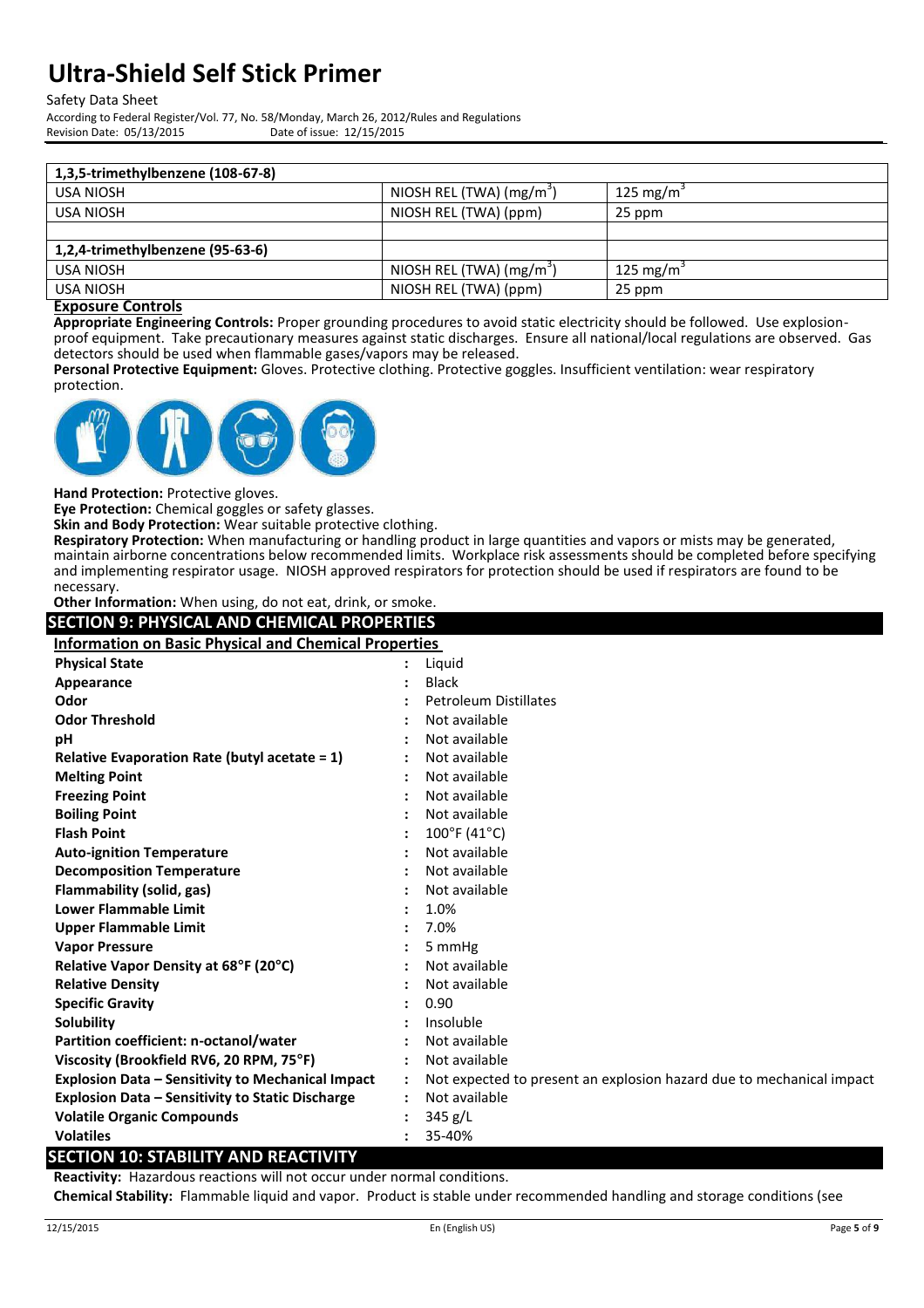Safety Data Sheet

According to Federal Register/Vol. 77, No. 58/Monday, March 26, 2012/Rules and Regulations Revision Date:  $05/13/2015$ 

#### Section 7).

**Possibility of Hazardous Reactions:** Hazardous polymerization will not occur.

**Conditions to Avoid:** Direct sunlight. Extremely high or low temperatures. Ignition sources. Incompatible materials.

**Incompatible Materials:** Strong acids. Strong bases. Strong oxidizers.

Hazardous Decomposition Products: Carbon oxides (CO, CO<sub>2</sub>). May release flammable gases. Contains a small amount of hydrogen sulfide. Hydrogen sulfide is a fatal, and highly flammable gas with a rotten egg odor that quickly causes odor fatigue. Heating of this product and storage under elevated temperatures or over long periods of time may release higher amounts of hydrogen sulfide. Hydrogen sulfide is also an asphyxiate.

# **SECTION 11: TOXICOLOGICAL INFORMATION**

## **Information On Toxicological Effects - Product**

**Acute Toxicity:** Not classified

**LD50 and LC50 Data:** Not available

**Skin Corrosion/Irritation:** Not classified

**Serious Eye Damage:** Causes serious eye irritation.

**Respiratory or Skin Sensitization:** Not classified.

**Germ Cell Mutagenicity:** May cause genetic defects.

**Teratogenicity:** Not available

**Carcinogenicity:** May cause cancer (inhalation).

**Specific Target Organ Toxicity (Repeated Exposure):** May cause damage to organs through prolonged or repeated exposure.

**Reproductive Toxicity:** Not classified.

**Aspiration Hazard:** May be fatal if swallowed and enters airways.

**Specific Target Organ Toxicity (Single Exposure):** Not classified

**Symptoms/Injuries After Inhalation:** May cause respiratory irritation.

**Symptoms/Injuries After Skin Contact:** May cause skin irritation.

**Symptoms/Injuries After Eye Contact:** Causes serious eye irritation.

**Symptoms/Injuries After Ingestion:** May be fatal if swallowed and enters airways.

**Chronic Symptoms:** May cause cancer. May cause genetic damage.

# **Information on Toxicological Effects – Ingredient(s)**

**LD50 and LC50 Data**

| Petroleum Asphalt (8052-42-4) |                    |
|-------------------------------|--------------------|
| LD50 Oral Rat                 | > 5000 mg/kg       |
| LD50 Dermal Rabbit            | $\cdot$ 2000 mg/kg |

| Solvent naphtha, petroleum, light aromatic (64742-95-6) |                 |  |  |
|---------------------------------------------------------|-----------------|--|--|
| LD50 Dermal Rat                                         | $>2,000$ mg/kg  |  |  |
| <b>LC50 Inhalation Rabbit</b>                           | $3,400$ ppm/4 h |  |  |

## **Benzene, 1,2,4-trimethyl- (95-63-6)**

| LD50 Oral Rat              | 6000 mg/kg                               |
|----------------------------|------------------------------------------|
| LD50 Dermal Rabbit         | $>3160$ mg/kg                            |
| <b>LC50 Inhalation Rat</b> | 18 g/m <sup>3</sup> (Exposure time: 4 h) |

| 1,3,5-trimethylbenzene (108-67-8) |                                |
|-----------------------------------|--------------------------------|
| <b>LC50 Inhalation Rat</b>        | 24 $g/m3$ (Exposure time: 4 h) |
|                                   |                                |
| Hydrogen sulfide (7783-06-4)      |                                |
| <b>LC50 Inhalation Rat</b>        | 0.99 mg/L (Exposure time: 1 h) |
| <b>LC50 Inhalation Rat</b>        | 444 ppm/4 h                    |
|                                   |                                |
| <b>Carcinogenicity Data:</b>      |                                |

# **Petroleum Asphalt (8052-42-4)**

| <b>IARC G</b><br>Group | 2B            |
|------------------------|---------------|
| Nat                    | consideration |
| <b>Status</b>          | Fwelfth       |
| Toxicitv               | Renor         |
| Program                | . under       |
| 6N.                    | 'tems         |
| *ionai -               | -             |
| . . L                  | . .           |

# **SECTION 12: ECOLOGICAL INFORMATION**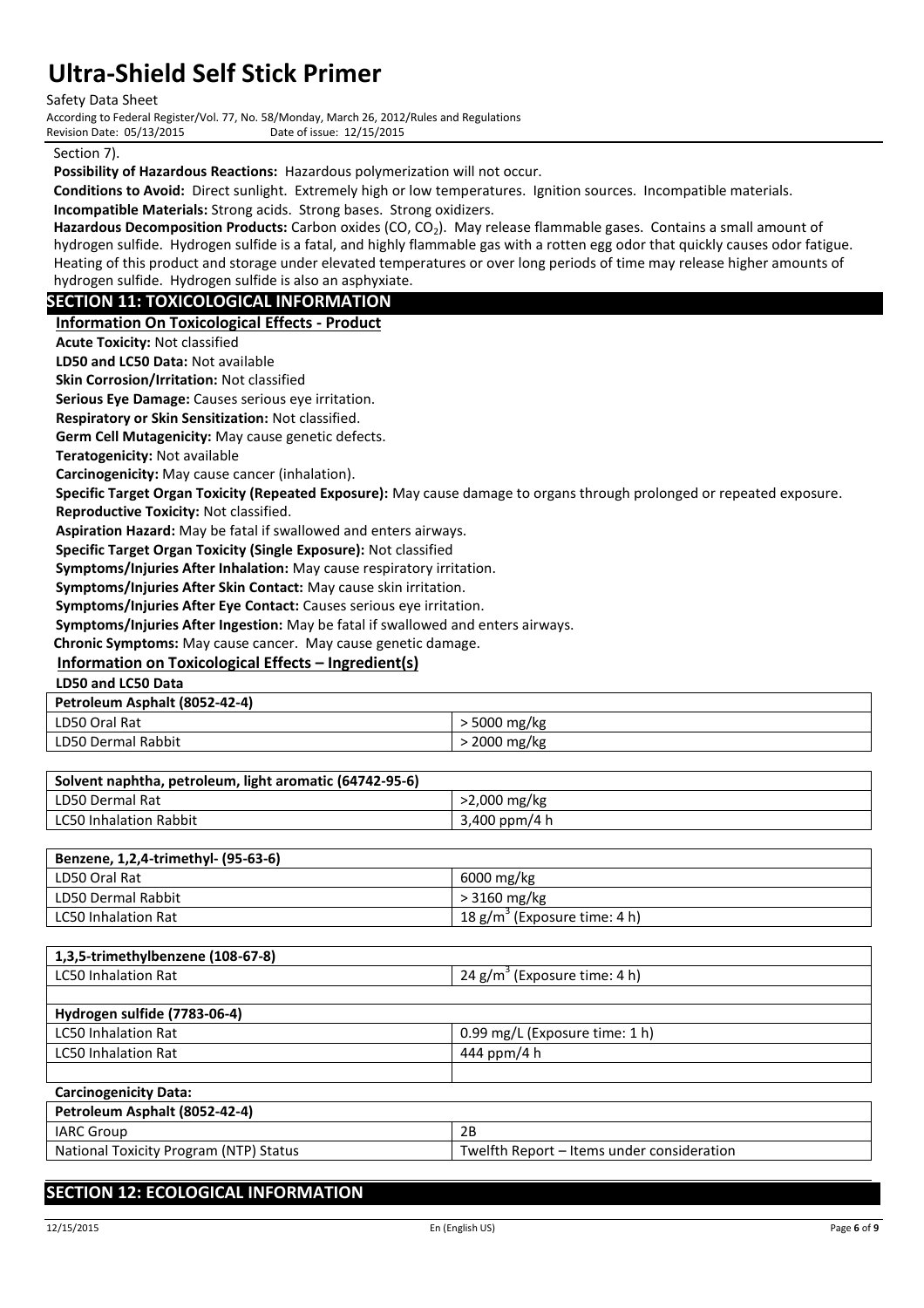Safety Data Sheet

According to Federal Register/Vol. 77, No. 58/Monday, March 26, 2012/Rules and Regulations Revision Date: 05/13/2015

### **Toxicity**

**Ecology – General:** Very toxic to aquatic life with long lasting effects.

# **Mobility in Soil**

No additional information available

# **Other Adverse Effects**

**Other Information:** Avoid release to the environment.

# **SECTION 13: DISPOSAL CONSIDERATIONS**

**Waste Disposal Recommendations:** Dispose of waste material in accordance with all local, regional, national, and international regulations.

**Additional Information:** Prevent runoff from entering drains, sewers, or waterways.

| <b>SECTION 14: TRANSPORT INFORMATION</b>   |                      |                         |  |
|--------------------------------------------|----------------------|-------------------------|--|
| In Accordance with DOT                     |                      |                         |  |
| <b>Proper Shipping Name</b>                |                      | Non-Regulated, non-bulk |  |
| In Accordance with IMDG                    |                      |                         |  |
| <b>Proper Shipping Name</b>                | $\ddot{\cdot}$       | Tars, liquid            |  |
| <b>Hazard Class</b>                        | $\ddot{\phantom{a}}$ | 3                       |  |
| <b>Identification Number</b>               | $\bullet$            | <b>UN1999</b>           |  |
| <b>Packing Group</b>                       | $\ddot{\cdot}$       | Ш                       |  |
| EmS No.                                    | $\ddot{\cdot}$       | $F-E, S-E$              |  |
| In Accordance with IATA                    |                      |                         |  |
| <b>Proper Shipping Name</b>                | $\ddot{\cdot}$       | Tars, liquid            |  |
| <b>Hazard Class</b>                        | $\ddot{\phantom{a}}$ | 3                       |  |
| <b>Identification Number</b>               | ٠                    | <b>UN1999</b>           |  |
| <b>Packing Group</b>                       | ٠                    | Ш                       |  |
| <b>ERG Code</b>                            | $\bullet$            | 130                     |  |
| In Accordance with TDG                     |                      |                         |  |
| <b>Proper Shipping Name</b>                | $\ddot{\phantom{a}}$ | Not Regulated, non-bulk |  |
| <b>SECTION 15: REGULATORY INFORMATION</b>  |                      |                         |  |
| <b>US Federal Regulations</b>              |                      |                         |  |
| <b>SARA Section 311/312 Hazard Classes</b> |                      |                         |  |

| Fire hazard                     |
|---------------------------------|
| Immediate (acute) health hazard |
| Delayed (chronic) health hazard |

#### **Petroleum Asphalt (8052-42-4)**

Listed on the United States TSCA (Toxic Substances Control Act) Inventory

#### **Solvent naphtha, petroleum, light aromatic (64742-95-6)**

Listed on the United States TSCA (Toxic Substances Control Act) Inventory

| Listed on the United States TSCA (Toxic Substances Control Act) Inventory |  |
|---------------------------------------------------------------------------|--|
|                                                                           |  |
|                                                                           |  |
| 500<br><b>SARA Section 302 Threshold Planning Quantity (TPQ)</b>          |  |
| 1.0%                                                                      |  |
|                                                                           |  |

| 1,3,5-trimethylbenzene (108-67-8)                                         |                                                                                  |
|---------------------------------------------------------------------------|----------------------------------------------------------------------------------|
| Listed on the United States TSCA (Toxic Substances Control Act) Inventory |                                                                                  |
| <b>EPA TSCA Regulatory Flag</b>                                           | $\vert$ T – T – indicates a substance that is the subject of a Section 4 $\vert$ |
|                                                                           | test rule under TSCA.                                                            |

| Hydrocarbon Resin (68478-07-9)                                            |
|---------------------------------------------------------------------------|
| Listed on the United States TSCA (Toxic Substances Control Act) Inventory |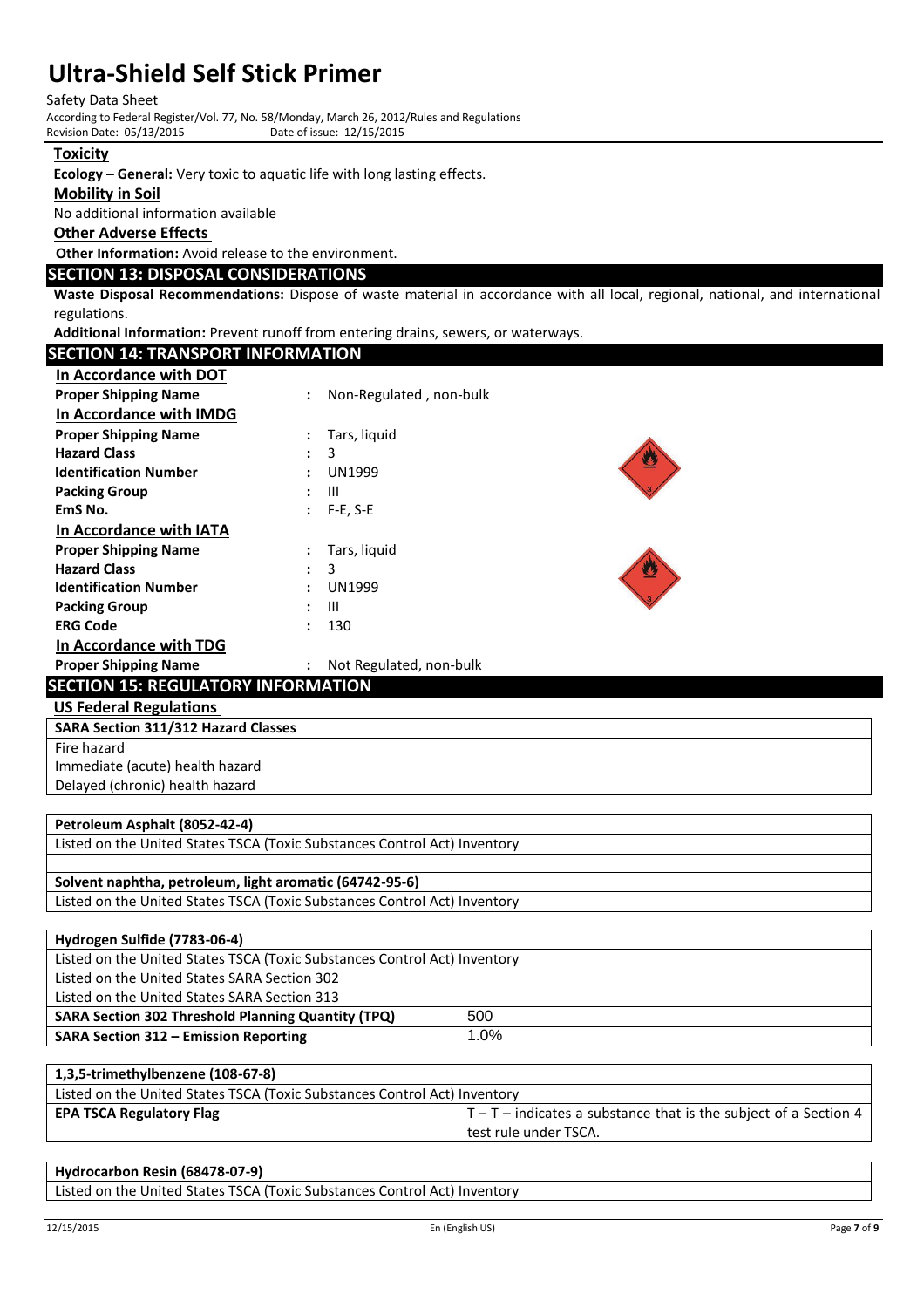#### Safety Data Sheet

According to Federal Register/Vol. 77, No. 58/Monday, March 26, 2012/Rules and Regulations Revision Date:  $05/13/2015$ 

| 1,2,4-trimethylbenzene (95-63-6)                                    |                                                                           |  |
|---------------------------------------------------------------------|---------------------------------------------------------------------------|--|
|                                                                     | Listed on the United States TSCA (Toxic Substances Control Act) Inventory |  |
| Listed on United States SARA Section 313                            |                                                                           |  |
| SARA Section 313 - Emission Reporting                               | 1.0%                                                                      |  |
|                                                                     |                                                                           |  |
| <b>US State Regulations</b>                                         |                                                                           |  |
| Petroleum Asphalt (8052-42-4)                                       |                                                                           |  |
| RTK - U.S. - Massachusetts - Right To Know List                     |                                                                           |  |
| RTK – U.S. – New Jersey – Right To Know Hazardous Substance List    |                                                                           |  |
| RTK – U.S. – Pennsylvania – RTK (Right To Know) List                |                                                                           |  |
|                                                                     |                                                                           |  |
| Hydrogen sulfide (7783-06-4)                                        |                                                                           |  |
| RTK - U.S. - Massachusetts - Right To Know List                     |                                                                           |  |
| RTK – U.S. – New Jersey – Right To Know Hazardous Substance List    |                                                                           |  |
| RTK - U.S. - Pennsylvania - Right To Know Environmental Hazard List |                                                                           |  |
| RTK - U.S. - Pennsylvania - RTK (Right To Know) List                |                                                                           |  |
|                                                                     |                                                                           |  |
| Stoddard Solvent (8052-41-3)                                        |                                                                           |  |

RTK – U.S. – Massachusetts – Right To Know List

RTK – U.S. – New Jersey – Right To Know Hazardous Substance List

RTK – U.S. – Pennsylvania – RTK (Right To Know) List

### **1,3,5-trimethylbenzene (108-67-8)**

RTK – U.S. – Massachusetts – Right To Know List

### **1,2,4-trimethylbenzene (95-63-6)**

RTK – U.S. – Massachusetts – Right To Know List

RTK – U.S. – New Jersey – Right To Know Hazardous Substance List

RTK – U.S. – Pennsylvania – RTK (Right To Know) List

RTK – U.S. – Pennsylvania – RTK (Right To Know) – Environmental Hazard List

# **Canadian Regulations**

| <b>Ultra-Shield Self Stick Primer</b> |                                                                               |
|---------------------------------------|-------------------------------------------------------------------------------|
| <b>WHMIS Classification</b>           | Class B Division 3 - Combustible liquid                                       |
|                                       | Class D Division 2 subdivision A - Very toxic material causing other effects. |
|                                       | Class D Division 2 Subdivision B - Toxic material causing other toxic effects |
|                                       |                                                                               |

# **Petroleum Asphalt (8052-42-4)** Listed on the Canadian DSL (Domestic Substances List) Inventory

| Hydrogen Sulfide (7783-06-4)                            |                                                                                                    |
|---------------------------------------------------------|----------------------------------------------------------------------------------------------------|
|                                                         | Listed on the Canadian DSL (Domestic Substances List) Inventory                                    |
| Listed on the Canadian IDL (Ingredient Disclosure List) |                                                                                                    |
| <b>WHMIS Classification</b>                             | Class A – Compressed Gas                                                                           |
|                                                         | Class B Division 3 - Combustible Liquid                                                            |
|                                                         | Class D Division 1 Subdivision A - Very toxic material causing immediate and serious toxic effects |
|                                                         | Class D Division 2 Subdivision $B$ – Toxic material causing other toxic effects                    |
|                                                         |                                                                                                    |

# **1,3,5-trimethylbenzene (108-67-8)**

Listed on the Canadian DSL (Domestic Substances List) Inventory